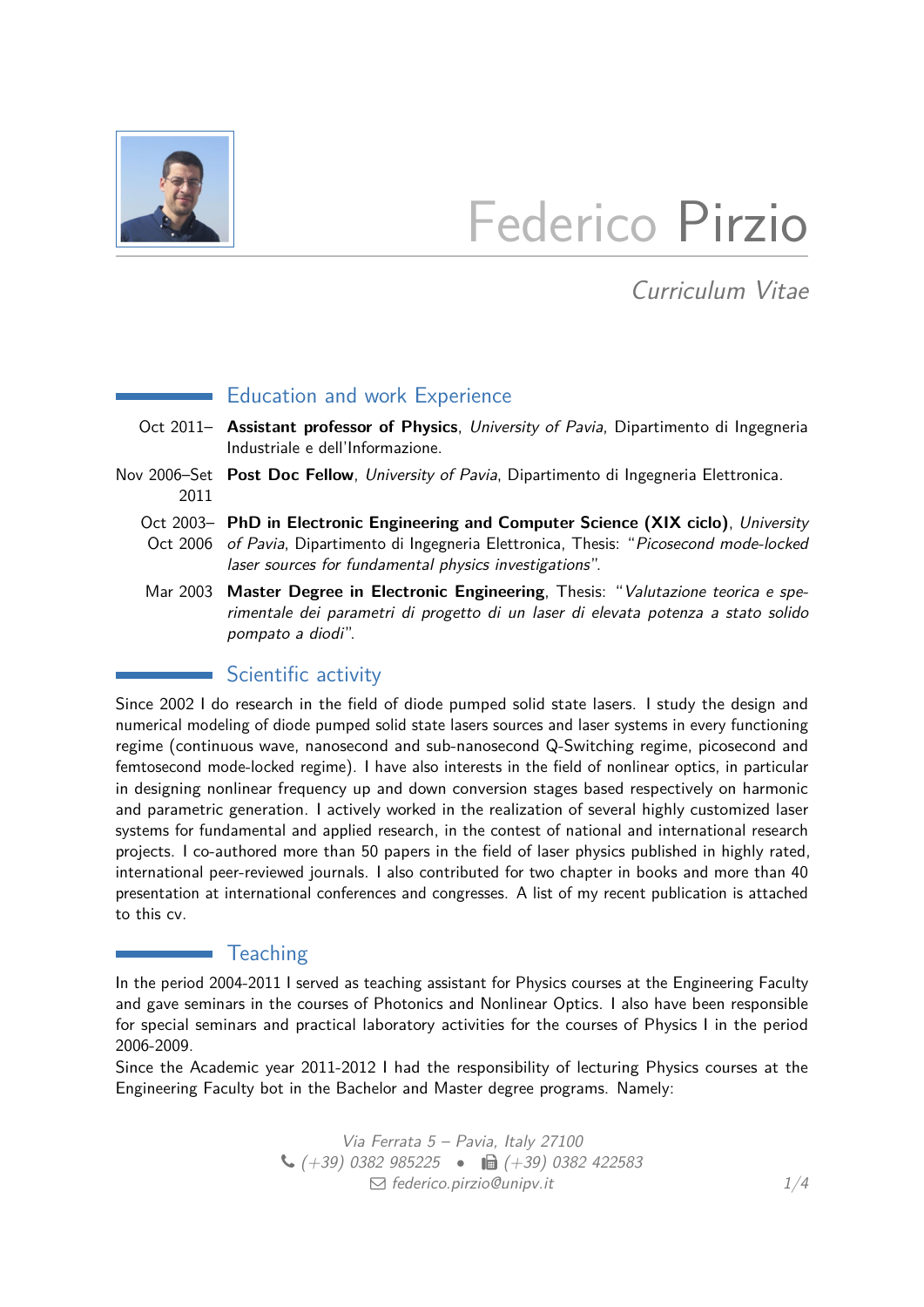A.A. Physics 1 for Bechelor Degree in Ingegneria Civile ed Ambientale (6CFU); Quantum 2016-2017 Electronics (6 CFU) for Master Degree in Electronics Engineering

A.A. Physics 1 for Bechelor Degree in Ingegneria Civile ed Ambientale (6CFU); Quantum 2015-2016 Electronics (6 CFU) for Master Degree in Electronics Engineering

A.A. Physics 2 for Bechelor Degree in Ingegneria Industriale (6CFU); Quantum Electronics 2014-2015 (6 CFU) for Master Degree in Electronics Engineering

A.A. Physics 2 for Bechelor Degree in Ingegneria Industriale (6CFU); Quantum Electronics 2013-2014 (6 CFU) for Master Degree in Electronics Engineering

A.A. Physics 2 for Bechelor Degree in Ingegneria Industriale (6CFU); Quantum Electronics 2012-2013 (6 CFU) for Master Degree in Electronics Engineering

A.A. Physics 2 for Bechelor Degree in Ingegneria Industriale (6CFU)

2011-2012

A list of my recent publications on peer-reviewed Int. Journals

- 1. H. Lin, G. Zhang, L. Zhang, Z. Lin, **F. Pirzio**, A. Agnesi, V. Petrov, and W. Chen, "Continuouswave and SESAM mode-locked femtosecond operation of a Yb:MgWO<sub>4</sub> laser", Opt. Express 25, p. 11827 (2017).
- 2. L. Fregnani, P. Farinello, **F. Pirzio**, X. Zhang, V. Petrov, and A. Agnesi, "Threshold reduction and mode selection with uncoated Raman crystal acting as a low-finesse cavity", Appl. Opt. 56, p. 662 (2017).
- 3. H. Lin, **F. Pirzio**, A. Volpi, G. Cittadino, A. Di Lieto, M. Tonelli, and A. Agnesi, "Crystal growth, spectroscopic characterization, and sub-100 femtosecond mode-locked operation of a Yb:LiLuF<sub>4</sub> laser", J. Opt. Soc. Am. B 33, p. 2350 (2016).
- 4. E. Caracciolo, **F. Pirzio**, M. Kemnitzer, M. Gorjan, A. Guandalini, F. Kienle, A. Agnesi, and J. Aus Der Au, "42 W femtosecond Yb: $Lu_2O_3$  regenerative amplifier", Opt. Lett. 41, p. 3395 (2016).
- 5. **F. Pirzio**, L. Fregnani, A. Volpi, A. Di Lieto, M. Tonelli, and A. Agnesi, "87 fs pulse generation ina diode-pumped semiconductor saturable absorber mirror mode-locked Yb:YLF laser", Appl. Opt. 55, p. 4414 (2016).
- 6. **F. Pirzio**, M. Kemnitzer, A. Guandalini, F. Kienle, S. Veronesi, M. Tonelli, J. Aus der Au, and A. Agnesi, "Ultrafast solid-state oscillators based on broadband, multisite Yb-doped crystals", Opt. Express 24, pp. 11782 (2016).
- 7. **F. Pirzio**, S. D. Di Dio Cafiso, M. Kemnitzer, F. Kienle, A. Guandalini, J. Aus der Au, A. Agnesi, "65-fs Yb:Ca $F_2$  laser mode-locked by SESAM", J. Opt. Soc. Am. B 32, p. 2321 (2015).
- 8. P. Farinello, **F. Pirzio**, X. Zhang, V. Petrov, and A. Agnesi, "Efficient picosecond travelling-Wave Raman conversion in a SrWO<sub>4</sub> Raman crystal pumped by multi-Watt MOPA lasers at 1064 nm", Applied Phys. B, 120, p. 713, (2015).
- 9. **F. Pirzio**, E. Caracciolo, M. Kemnitzer, A. Guandalini, F. Kienle, J. Aus der Au, and A. Agnesi, "Performance of Yb: $Sc_2SiO_5$  crystal in diode- pumped femtosecond oscillator and regenerative amplifier", Optics Express, 23, pp. 13115–13120, (2015).
- 10. **F. Pirzio**, S. D. Di Dio Cafiso, M. Kemnitzer, A. Guandalini, F. Kienle, S. Veronesi, M. Tonelli, J. Aus der Au, and A. Agnesi, "Sub-50-fs widely tunable Yb:CaYAIO<sub>4</sub> laser pumped by 400-mW single-mode fiber-coupled laser diode", Optics Express, 23, pp. 9790–9795, (2015).
- 11. E. Caracciolo, M. Kemnitzer, M. Rumpel, A. Guandalini, **F. Pirzio**, F. Kienle, T. Graf, M. Abdou Ahmed, J. Aus der Au, and A. Agnesi, "Single-grating-mirror intracavity stretcher design for

Via Ferrata 5 – Pavia, Italy 27100  $\bigcup$  (+39) 0382 985225 •  $\bigoplus$  (+39) 0382 422583  $\Box$  [federico.pirzio@unipv.it](mailto:federico.pirzio@unipv.it) 2[/4](#page-3-0)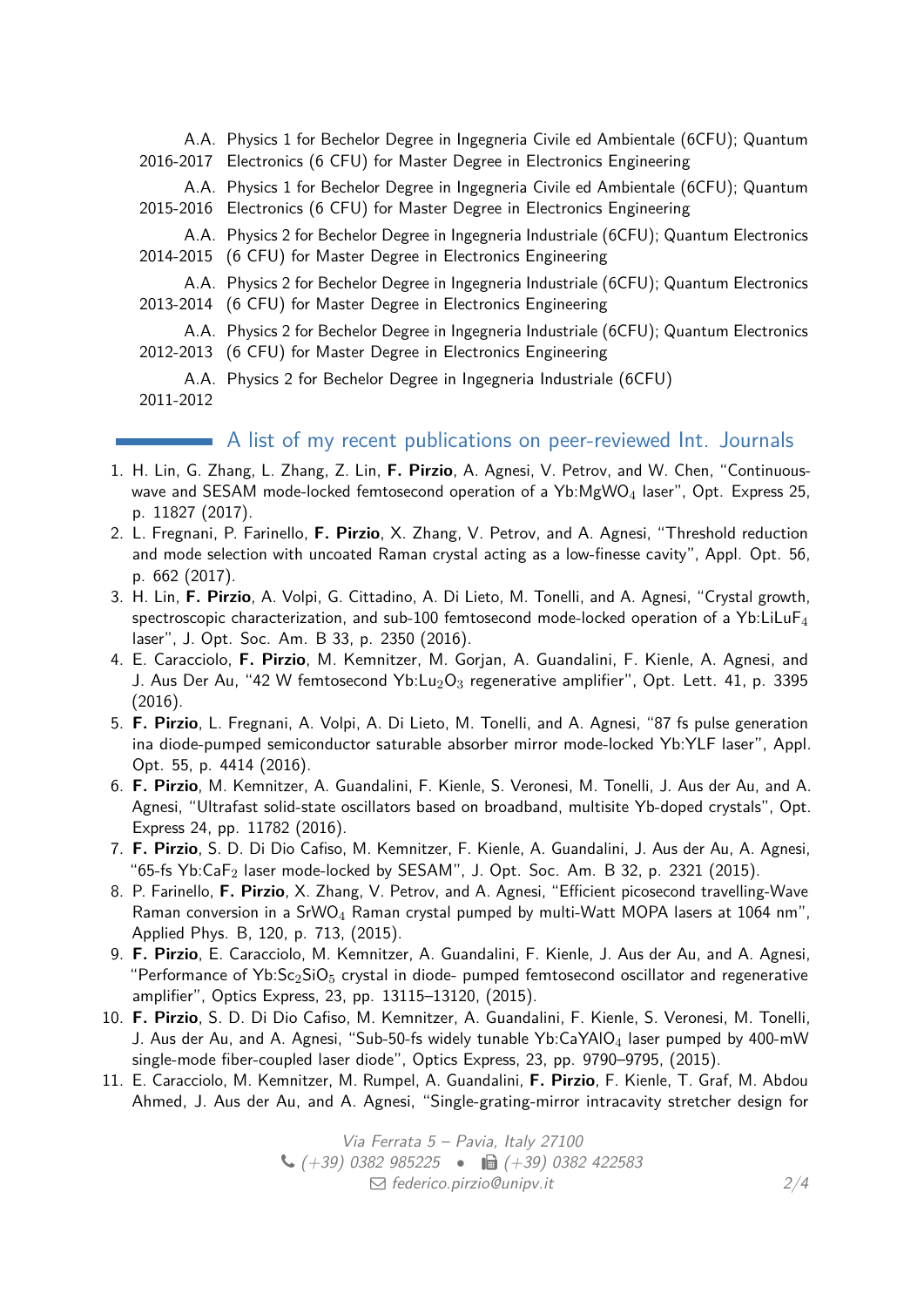chirped pulse regenerative amplification", Optics Letters, 40, pp. 1532–1535, (2015).

- 12. Y. Zhang, **F. Pirzio**, A. Agnesi, X. Zhang, and V. Petrov "200 ps pulse generation at 1180 nm with a  $SrWO<sub>4</sub> Raman crystal pumped by a sub-ananosecond MOPA laser system"$ , Laser Physics Letters, 11, p. 115401, (2014).
- 13. R. Piccoli, **F. Pirzio**, A. Agnesi,V. Badikov, D. Badikov, G. Marchev, V. Panyutin, and V. Petrov, "Narrow bandwidth, picosecond, 1064 nm pumped optical parametric generator for the mid-IR based on  $HgGa<sub>2</sub>S<sub>4</sub>$ ", Optics Letters, 38, pp. 4895-4898, (2014).
- 14. E. Caracciolo, M. Kemnitzer, A. Guandalini, **F. Pirzio**, A. Agnesi, and J. Aus der Au, "High pulse energy multiwatt Yb:CaAlGdO<sub>4</sub> and Yb:CaF<sub>2</sub> regenerative amplifiers", Optics Express, 22, pp. 19912–19918, (2014).
- 15. A. Agnesi, **F. Pirzio**, L. Tartara, E. Ugolotti, H. Zhang, J. Wang, H. Yu, and V. Petrov, "Tunable femtosecond laser based on the  $Nd^{3+}$ :BaLaGa<sub>3</sub>O<sub>7</sub> disordered crystal", Laser Physics Letters, 11, p. 035802, (2014).
- 16. A. Agnesi, L. Carrà, **F. Pirzio**, G. Reali, S. Veronesi, J. T. Thomas, M. Tonelli, J. Lid, Y. Pand, and J. Guo, "Ceramic Yb:YAG for multiwatt compact passively Q-switched lasers", Optics Communications, 315, pp. 208–212, (2014)
- 17. A. Agnesi, L. Carrà, **F. Pirzio**, R. Piccoli, and G. Reali, "Low repetition rate, hybrid fiber/solidstate, 1064 nm picosecond master oscillator power amplifier laser system", Journal of the Optical Society of America. B, 30, pp. 2960–2965, (2013).
- 18. A. Agnesi, **F. Pirzio**, L. Tartara, E. Ugolotti, H. Zhang, J. Wang, H. Yu, and V. Petrov, "378 fs pulse generation with  $Nd^{3+}$ :SrLaGa<sub>3</sub>O<sub>7</sub> (Nd:SLG) disordered crystal", Laser Physics Letters, 10, p. 105815, (2013).
- 19. E. Caracciolo, M. Kemnitzer, A. Guandalini, **F. Pirzio**, J. Aus der Au, and A. Agnesi, "28-W, 217 fs solid-state Yb:CAlGdO<sub>4</sub> regenerative amplifiers", Optics Letters, 38, pp. 4131-4133, (2013).
- 20. G. Marchev, **F. Pirzio**, R. Piccoli, A. Agnesi, G. Reali, P. G. Schunemann, K. T. Zawilski, A. Tyazhev, V. Petrov, "Narrow-bandwidth,  $\sim$ 100 ps seeded optical parametric generation in CdSiP<sub>2</sub> pumped by Raman-shifted pulses", Optics Letters, 38, pp. 3344–3346, (2013).
- 21. S. D. Di Dio Cafiso, E. Ugolotti, A. Schmidt, V. Petrov, U. Griebner, A. Agnesi, W. B. Cho, Y. G. Zhang, S. Y. Choi, F. Rotermund, G. Reali, **F. Pirzio**, "Sub-50-fs mode-locking of the Cr:YAG laser using SWCNT-SA", Laser Physics Letters, 10, p. 085801, (2013).
- 22. S. D. Di Dio Cafiso, E. Ugolotti, A. Schmidt, V. Petrov, U. Griebner, A. Agnesi, W. B. Cho, B. H. Jung, F. Rotermund, S. Bae, B. H. Hong, G. Reali, **F. Pirzio** (In corso di stampa/deposito). "Sub-100-fs Cr:YAG laser mode-locked by monolayer graphene saturable absorber", Optics Letters, 38, pp.1745–1747, (2013).
- 23. A. Tyazhev, **F. Pirzio**, A. Agnesi, G. Reali, V. Petrov, G. Marchev, P. G. Schunemann, K. T. Zawilski, "Narrow-band, mid-infrared, seeded optical parametric generator based on non-critical  $CdSiP<sub>2</sub>$  pumped by 120-ps, single longitudinal mode 1064 nm pulses", Applied Physics B, 112, pp 453–456, (2013).
- 24. G. Marchev, **F. Pirzio**, A. Agnesi, G. Reali, V. Petrov, A. Tyazhev, P. G. Schunemann, K. T. Zawilski, "1064 nm pumped  $CdSiP_2$  optical parametric oscillator generating sub-300 ps pulses near 6.15 *µ*m at 1-10 kHz repetition rates", Optics Communications, 291, pp. 326–328, (2013).
- 25. A. Agnesi, A. Greborio, **F. Pirzio**, E. Ugolotti, G. Reali, A. Guandalini, J. Aus der Au, "Diodepumped passively mode-locked tunable Yb:CALGO solid-state laser", Journal of the Optical Society of America. B, 30, pp. 1513–1516, (2013).
- 26. S. Ferrari, M. Bini, D. Capsoni, P. Galinetto, M. S. Grandi, U. Griebner, G. Steinmeyer, A. Agnesi, **F. Pirzio**, E. Ugolotti, G. Reali, and V. Massarotti, "Optimizing single-walled carbon nanotubes

Via Ferrata 5 – Pavia, Italy 27100  $\bigcup$  (+39) 0382 985225 •  $\bigoplus$  (+39) 0382 422583  $\Box$  [federico.pirzio@unipv.it](mailto:federico.pirzio@unipv.it) 3[/4](#page-3-0)